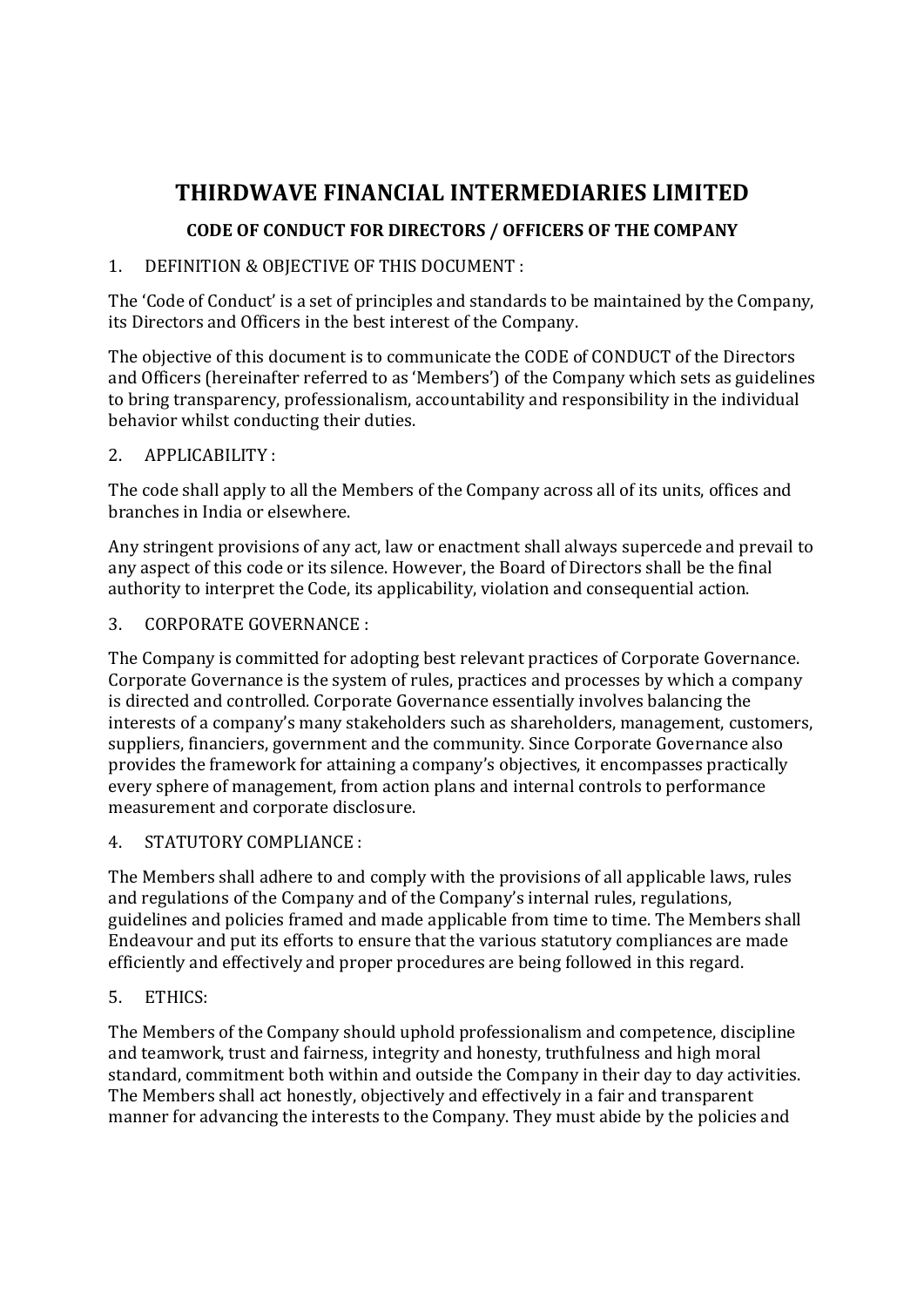procedures framed and adopted by the Company and must respect and adhere to ethical and fair business practices. The Members shall use due care and diligence in performing their duties and responsibilities attached to their respective office and exercise their powers in good faith for fulfilling their obligations towards the Company and safeguards the interest of shareholders and stakeholders and also enhance the value of its shareholders.

#### 6. CONFLICT OF INTEREST:

Conflict of interest is a situation where personal interest may, in any, way, interfere with the interests or benefits of the Company influencing the exercise of independent judgment while discharging one's duties and responsibilities. The Members shall avoid any situation that would lead to or tend to lead to any conflict of interest and is considered to be prejudicial to the interest of the Company. The Members are expected to make a suitable disclosure to the Board of Directors of the Company and shall abstain from participating in any discussion for such transaction which involves or appears to involve conflict of interest. The Members (including their relatives) are expected not to derive any improper personal gain / benefit from the Company which shall include making or influencing decision by any means in any transaction of the Company. The Members shall not indulge in the insider trading (as defined by the Securities and Exchange Board of India or other respective authorities from time to time) in the Company's shares, products or services.

#### 7. CONFIDENTIALITY OF INFORMATION:

'Confidentiality of information' means all the information of the Company which are not meant for public dissemination. This may include information on business, trade, trade secrets, technical, commercial, proprietary or privileged information and information relating to its customers, employees, mergers / de-mergers and acquisitions, stock splits, dividend, issue of bonus shares, investments and discussions and deliberations relating to business issues and decisions, between and among its members in formal meetings or otherwise, and will include all such information which should not be made available to the public at the given point of time without following rules, procedure of the law and of the Company under the authority of its management.

The Members should understand the seriousness of confidentiality of information and should be committed to ensure protection of all these confidential information of the Company which are acquired during discharge of their respective duties.

#### INFORMATION TECHNOLOGY:

In the era of technology in computers, sophisticated data processing, office automation and communication for improving productivity, quality, response time, information integrity, the Company is committed for extensive use of these technologies and should be performed by the Members within the rules, regulations and procedures as is framed and modified from time to time for security and safety of data, and to follow customarily accepted norms of usage for hardware and software.